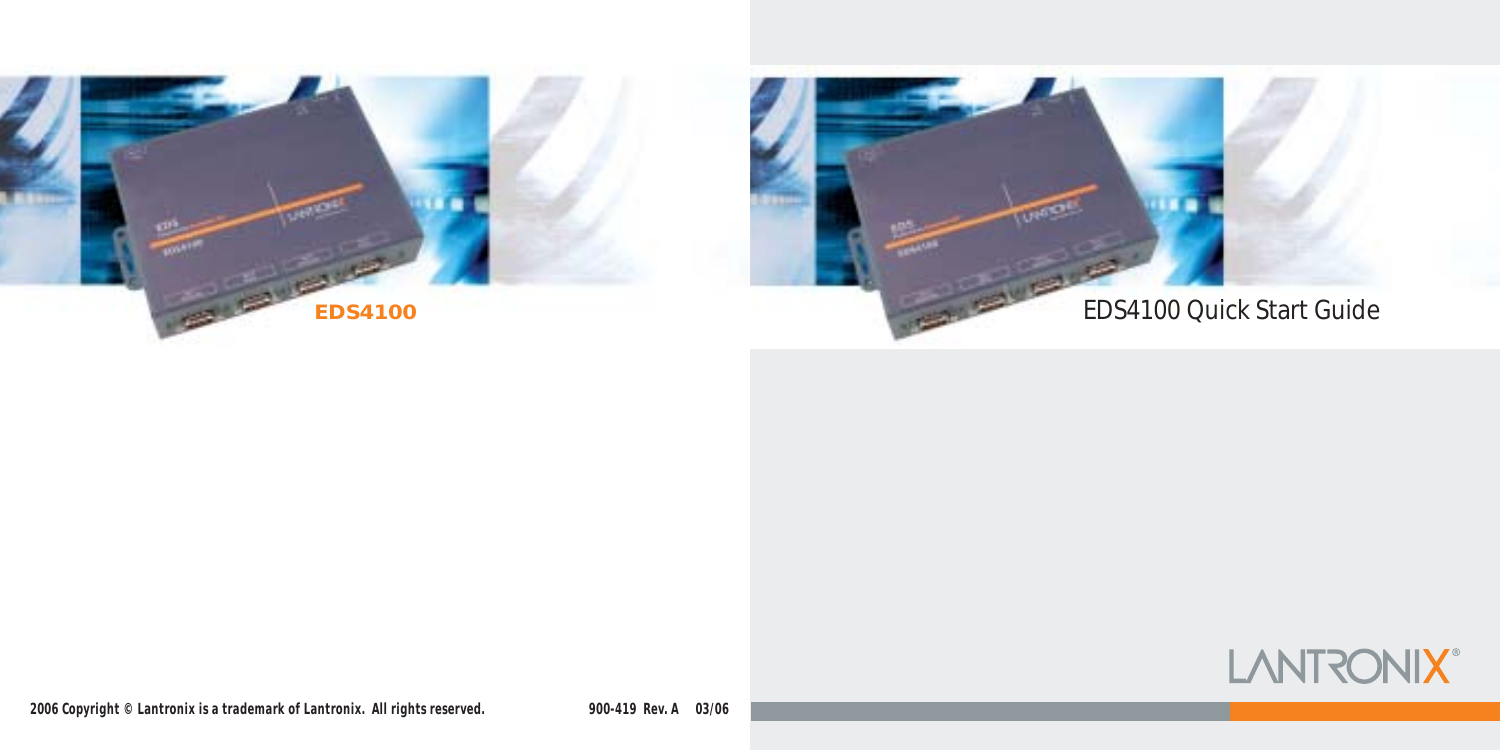# **LANTRONIX®**



# **EDS4100 QUICK START GUIDE CONTENTS**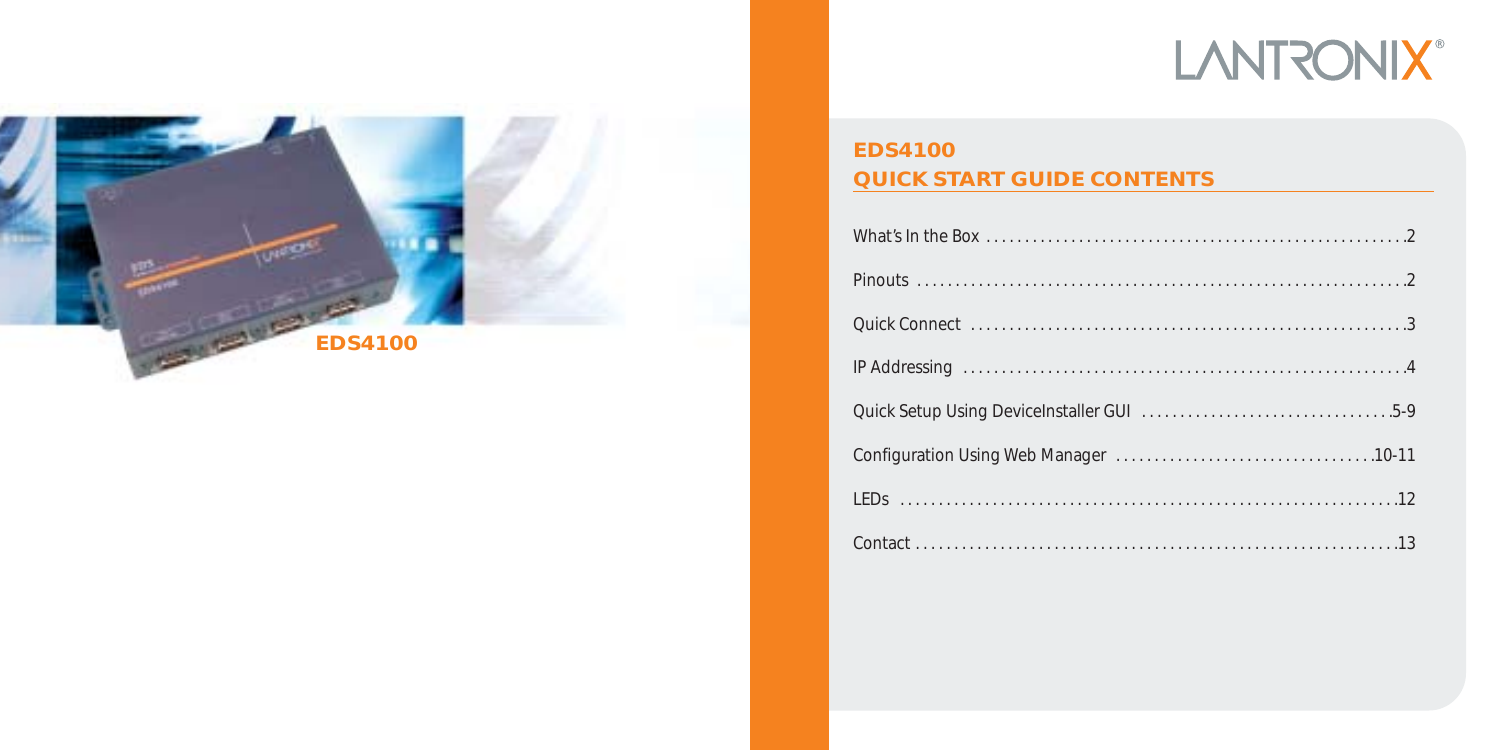The EDS products allow serial devices to connect and communicate over an Ethernet network. This Quick Start will step you through hardware installation and configuration of your EDS4100.

### **WHAT'S IN THE BOX**

In addition to the EDS, the box contains the following items:

#### **PART # COMPONENT DESCRIPTION**

| 520-080-R  | Power cube, 100-240VAC, with international adapters            |
|------------|----------------------------------------------------------------|
|            | (depending on model)                                           |
| 500-164    | DB9F-DB9F Null Modem Cable                                     |
| $CD-ED-01$ | CD-ROM containing the User Guide, software utilities, tutorial |
|            | and Quick Start Guide.                                         |

# **PINOUTS**

The EDS also supports RS485/422. For more pinout information, see the User Guide on the CD or on the Lantronix Web site at **www.lantronix.com**



# **QUICK CONNECT**

Complete the following steps in order. Refer to the numbers in the figure below.

- 1. Connect a serial device to your unit.
- 2. Connect an Ethernet cable to the RJ45 port.
- 3. If not using Power over Ethernet (PoE), supply power to your unit using the power supply that was included in the packaging.
- 4. Supply power to the serial device.

#### **Note**:The required input voltage is 9-30 VDC (center +) for the barrel connector or 42-56 VDC for the screw terminal connector (4W maximum power required).

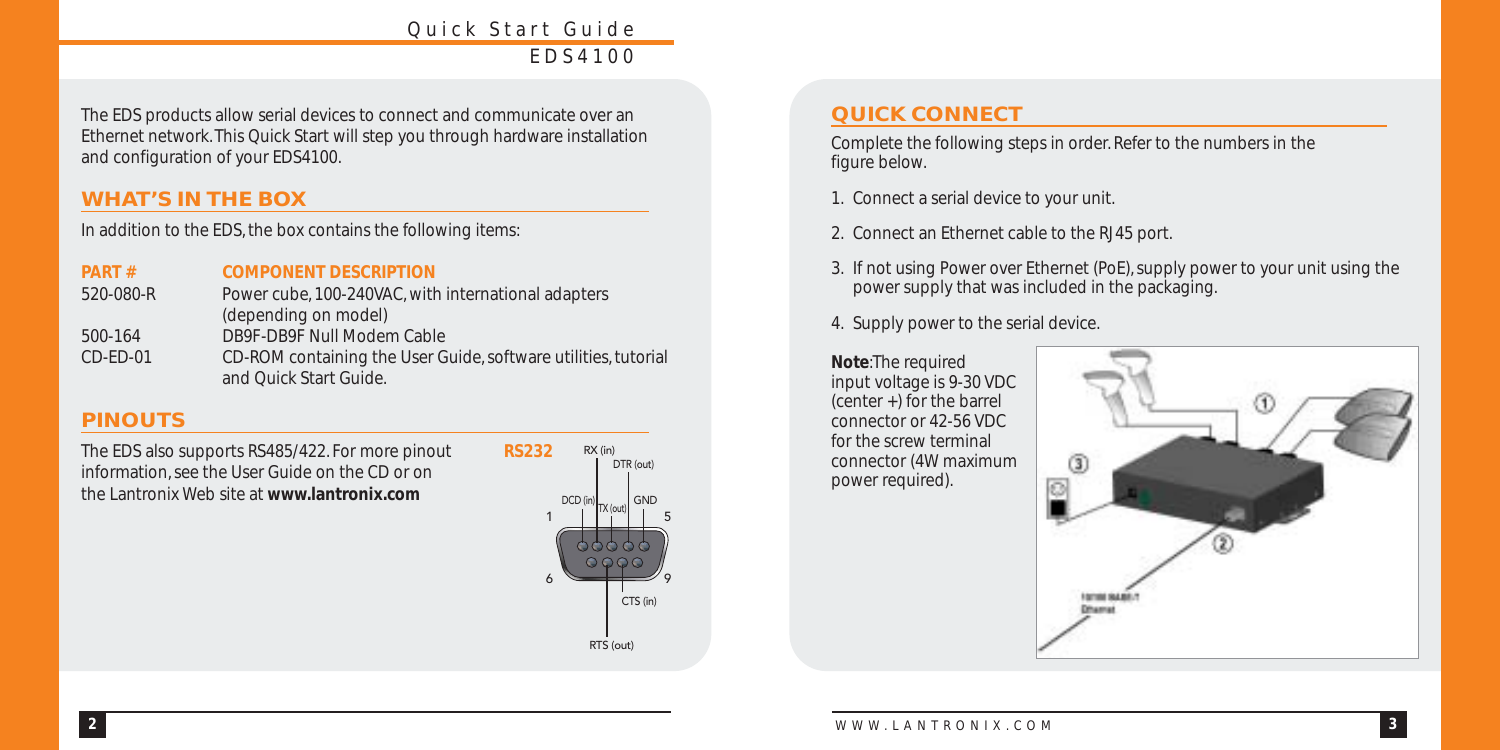### **IP ADDRESSING**

Your unit must have a unique IP address on your network. The IP address can be assigned automatically, or you can assign it manually.

#### **DHCP**

Many networks use an automatic method of assigning an IP address called DHCP. If you are unsure whether your network uses DHCP, check with your systems administrator.

The EDS looks for a DHCP server when it first powers up.You can use the DeviceInstaller graphical user interface to search the network for the IP your unit has been assigned by the DHCP server. If the EDS does not acquire an IP, or you do not use DHCP, you must assign a fixed IP address using the serial port of the EDS.

#### **FIXED IP ADDRESS**

In most installations, a fixed IP address is desirable. The systems administrator generally provides the IP address.

The IP address must be within a valid range, unique to your network, and in the same subnet as your PC. You will need the following information before you set up the unit as described in this Quick Start Guide.

IP Address:

Subnet Mask:

Gateway:

The following section describes assigning an IP address using DeviceInstaller.

**Note:** *For detailed instructions on assigning the IP address using the serial port, please see the User Guide or the EDS Video Tutorial on the CD or the Lantronix web site.*

# **QUICK SETUP USING DEVICEINSTALLER GUI**

#### **Step 1: Install DeviceInstaller**

To use the DeviceInstaller utility, first install it from the product CD.

1. Insert the product CD into your CD-ROM drive.

- 2. If the CD does not launch automatically: a) Click the **Start** button on the Task Bar and select **Run**. b) Enter your CD drive letter, colon, backslash, **Launch.exe** (e.g.,**D:\Launch.exe**).
- 3. Click the **DeviceInstaller** button.
- 4. Respond to the installation wizard prompts. (When prompted to select an installation type, select **Typical**.)

**Note:** *For more information about DeviceInstaller, see the DeviceInstaller online Help.*

**Step 2: Configure Network Settings** To assign an IP address manually:

1. Click **Start** ➜ **Programs** ➜ **Lantronix** ➜ **DeviceInstaller** ➜ **DeviceInstaller**. If your PC has more than one network adapter, a message displays. Select an adapter and click **OK**.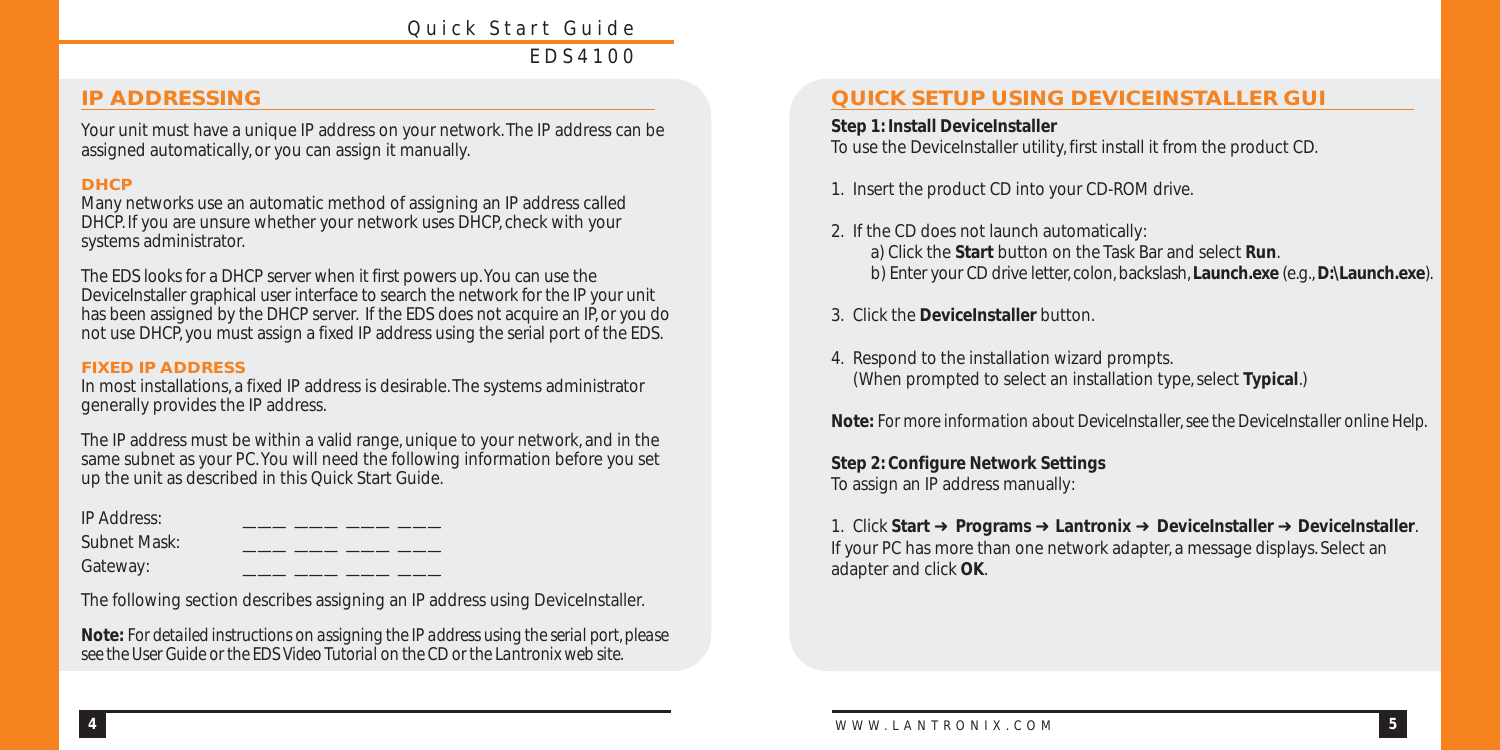# **USING DEVICEINSTALLER GUI CONTINUED…**

**Note:** *If the unit already has an IP address (e.g., DHCP has assigned an IP address), click the Search icon and select the unit from the list of Lantronix device servers on the local network*.

2. Click the **Assign IP** icon

3. If prompted, enter the hardware address (on the product label) and click **Next**.

**Device Identification** 

Enter the hardware address of the device. This is typically printed on the back panel of the device in the form "12-34-56-78-9A-BC".

00-20-4a-41-13-D9

4. Select **Assign a specific IP** address and click **Next**.

5. Enter the **IP address**. The **Subnet mask** displays automatically based on the IP address; if desired, you may change it. On a local network, you can leave the **Default gateway** blank (all zeros). Click **Next**.

# **USING DEVICEINSTALLER GUI CONTINUED…**

#### **IP Settings**

Please fill in the IP address, subnet, and gateway to assign the device.<br>The subnet will be filled in automatically as you type, but please verify it for accuracy. Incorrect values in any of the below fields can make it impossible for your device to communicate, and can cause network disruption.

| IP address:     | 172.18.27.125 |  |
|-----------------|---------------|--|
| Subnet mask:    | 255.255.0.0   |  |
| Default gateway | 172.19.0.11   |  |

- 6. Click the **Assign** button and wait several seconds until a confirmation message displays. Click **Finish**.
- 7. Click the **Close** button to close the dialog box and return to the main window.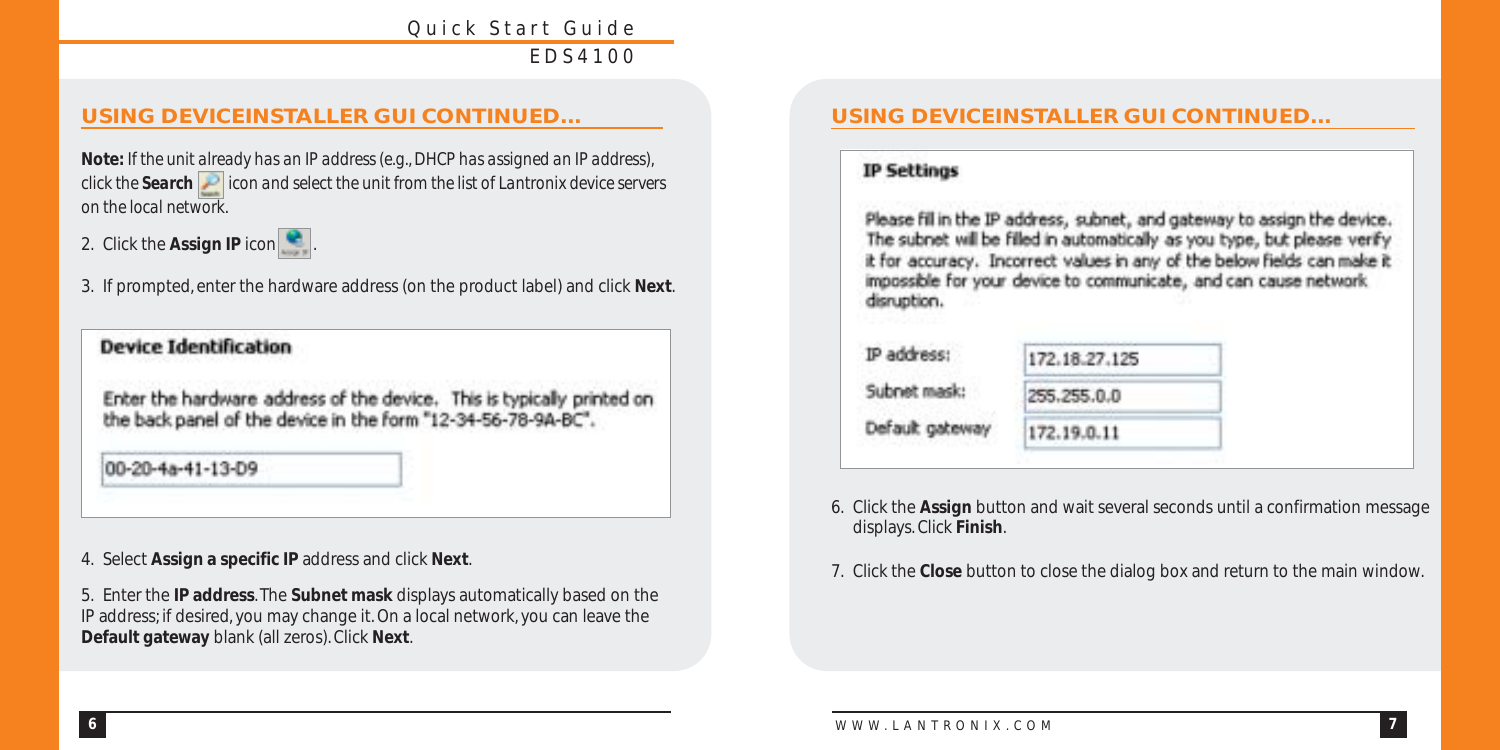# **USING DEVICEINSTALLER GUI CONTINUED…**

#### **Step 3: Add the Unit to the Device List**

Now add the unit to the list of similar Lantronix devices on the network so that you can manage and configure it. To perform this step, click the **Search** icon **.** DeviceInstaller locates the unit and adds it to the list. To view the current configuration, double-click the unit in the list.

| <b>W1.mdo.um (levicologie) 4.1.8.481</b>                                              |                                                                                                                                                                                                                                                                                                                  |                                                                                                                             |  |
|---------------------------------------------------------------------------------------|------------------------------------------------------------------------------------------------------------------------------------------------------------------------------------------------------------------------------------------------------------------------------------------------------------------|-----------------------------------------------------------------------------------------------------------------------------|--|
| time Oat4m Tools rink:                                                                |                                                                                                                                                                                                                                                                                                                  |                                                                                                                             |  |
| <b>Insular August 14 Lawrence</b>                                                     |                                                                                                                                                                                                                                                                                                                  |                                                                                                                             |  |
| <b>Sa Lathow Devices 40 devices</b>                                                   | Devos Defali: (wido Configuration). Talinal Configuration)                                                                                                                                                                                                                                                       |                                                                                                                             |  |
| <b>B</b> Lead Ann Committer of IT 18 190 KG                                           | a                                                                                                                                                                                                                                                                                                                |                                                                                                                             |  |
| 00:54 comment 00:54 20 Sat 10<br>$-2$ mmmm                                            |                                                                                                                                                                                                                                                                                                                  | <b>Vida</b>                                                                                                                 |  |
| $^{10.05}_{10.01}$<br>18년<br>$+6401$<br><b>SER</b> Securities<br>$+61101$<br>$28 - 1$ | in<br>China<br>China<br><b>Handmare, Indebane</b><br>Plemaster Victorian<br>EatodedTeteres/Yesim<br>Orine State<br>Teinet (Creation)<br>Teinet (Pas)<br>Vrieh (Creation)<br>Use Pat<br>Harmer East Fate Supported<br>Finseine Upgradelle<br>IP Jublice<br>Suggests Configuratio Plus<br>Supports E mail Triggers | <b>IBE</b><br>itiem<br>00204440349<br><b>Insurate</b><br>m<br>$\frac{1}{2}$<br>icsido -<br><b>Links</b><br>17219100301<br>E |  |

# **USING DEVICEINSTALLER GUI CONTINUED**

#### **Step 4: Complete the Configuration**

Once the unit is in the device list, you can complete the configuration:

- To use a web interface (Web Manager), double-click the unit in the list and click the **Web Configuration** tab. See *Configuration Using Web Manager* below.
- To use Setup Mode (a command line interface), double-click the unit in the list and click the **Telnet Configuration** tab.

**Note:** Please see the User Guide for detailed instructions on configuration.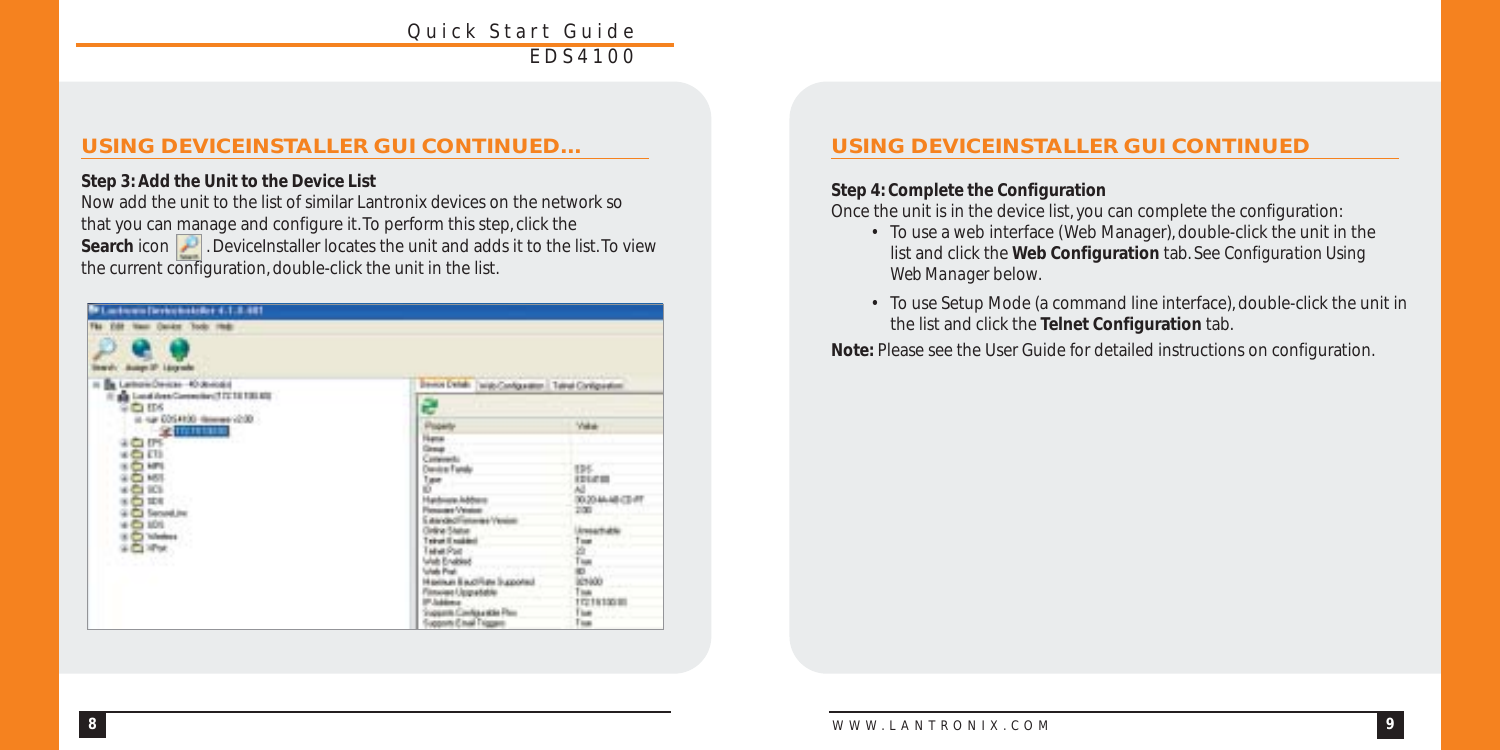# **CONFIGURATION USING WEB MANAGER CONFIGURATION CONTINUED**

In this Quick Start Guide, we briefly describe how to configure the EDS using Web Manager, Lantronix's browser-based configuration tool. For detailed information on Web Manager configuration and on other methods, please see the EDS4100 User Guide.

- 1. Do one of the following:
	- Using DeviceInstaller, select the unit, select the **Web Configuration** tab, and click **Go**.
	- Open a web browser and enter the IP address of the EDS to open Web Manager.

The EDS Web Manager window displays.

|              | <b>LANTRONIX</b>               |                                   |                   | EDS<br>Fouriert to Detable & |
|--------------|--------------------------------|-----------------------------------|-------------------|------------------------------|
|              | Device Status                  |                                   |                   |                              |
|              | Product indexendent            |                                   |                   |                              |
| E            | Predicat Type:                 | Londonia 92154720                 |                   |                              |
|              | <b><i>Elementa Version</i></b> | 0.9.8.470                         |                   |                              |
|              | <b>Serial Planders</b>         |                                   |                   |                              |
| m            | <b>Betless:</b>                | 0 days 00:16:57                   |                   |                              |
| of M         | <b>Password Config   Saved</b> |                                   |                   |                              |
| ш            | <b>Armork Settings</b>         |                                   |                   |                              |
|              | <b>Filiaman</b>                | July 1999 Not                     |                   |                              |
|              | <b>BACAGING</b>                | 00.28.4a ak of f                  |                   |                              |
|              | <b>Basic</b>                   |                                   |                   |                              |
|              | <b>FAMINE</b>                  | 17219 100 241 / 255 265 28 (2542) |                   |                              |
|              | <b>Belauft Gateway:</b>        | T72 18.0 F (DWEP)                 |                   |                              |
|              | <b>Banking</b>                 |                                   |                   |                              |
| <b>Sight</b> | Printery BNS:                  | 172/82020101                      |                   |                              |
|              | <b>Secondary DNS</b>           | HE264 143,201                     |                   |                              |
|              | <b>Line Seminar</b>            |                                   |                   |                              |
|              | Line %                         | AUDIO 200000 N.R. 1. New          |                   |                              |
|              | Line 2:                        | 4912033 90000, PL D. F. Norse     |                   |                              |
|              | Line 3:                        | WICEL MOD, FL R, 1, New           |                   |                              |
|              | $14n+4$                        | 81111 9000, H. E. T. Howa         |                   |                              |
|              | Tenanting                      | Compath<br><b>Blude</b>           | Acrest<br>Mode    |                              |
|              | Tansail fr.                    | <b>Sixabled</b>                   | Infading          |                              |
|              | Tansat 31                      | <b>Zinglied</b>                   | <b>History</b>    |                              |
|              | Tunnell <sub>3</sub>           | Skapled                           | <b>Infusional</b> |                              |
|              | Taxanti in                     | <b>Strainland</b>                 | <b>Walling</b>    |                              |

2. Use the menu to navigate to sub pages where you can configure the EDS.